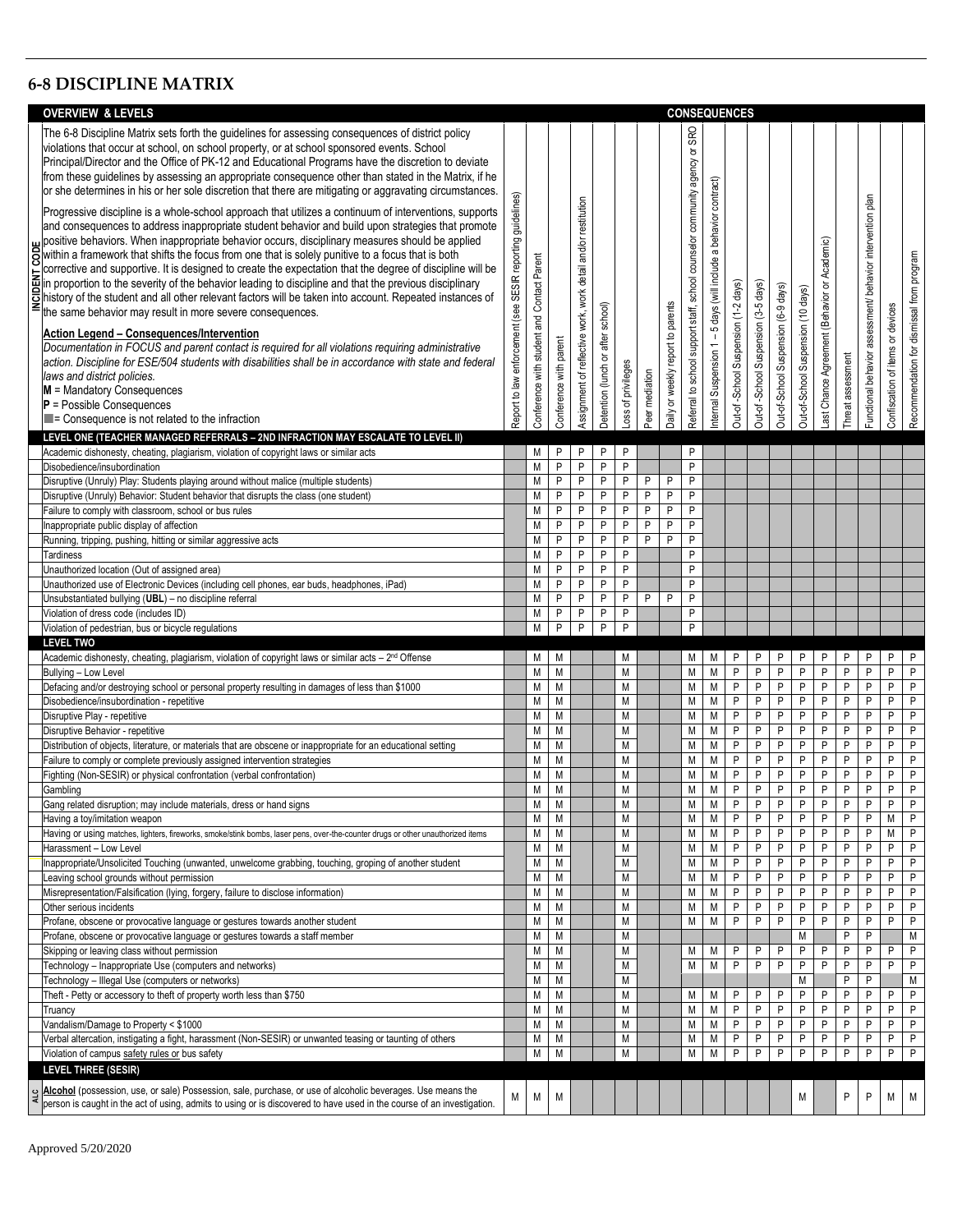## **6 -8 DISCIPLINE MATRIX**

|     | Arson (intentionally setting a fire on school property) To damage or cause to be damaged, by fire or explosion, any<br>dwelling, structure, or conveyance, whether occupied or not, or its contents.                                                                                                                                                                                                                                                                                                                                                                                                                                                                             | M | M | M |  |  |  |  |  | M          | M | P |   | M |
|-----|----------------------------------------------------------------------------------------------------------------------------------------------------------------------------------------------------------------------------------------------------------------------------------------------------------------------------------------------------------------------------------------------------------------------------------------------------------------------------------------------------------------------------------------------------------------------------------------------------------------------------------------------------------------------------------|---|---|---|--|--|--|--|--|------------|---|---|---|---|
| BAT | <b>Battery</b> (physical attack/harm) The physical use of force or violence by an individual against another. The attack<br>must be serious enough to warrant consulting law enforcement and result in more serious bodily injury. (To<br>distinguish from Fighting, report an incident as Battery only when the force or violence is carried out against a<br>person who is not fighting back.)                                                                                                                                                                                                                                                                                 | M | M | M |  |  |  |  |  | M          | M | P |   | M |
| BК  | Breaking and Entering/Burglary (illegal entry into a facility) Unlawful entry with force, or unauthorized presence in<br>a building or other structure or conveyance with evidence of the intent to damage or remove property or harm a<br>person(s)                                                                                                                                                                                                                                                                                                                                                                                                                             | M | M | М |  |  |  |  |  | M          | P | P |   | М |
|     | <b>Bullying</b> (intimidating behaviors) Systematically and chronically inflicting physical hurt or psychological distress on<br>one or more students that is severe or pervasive enough to create an intimidating, hostile, or offensive environment;<br>or unreasonably interfere with the individual's school performance or participation. (Encompass but are not limited to<br>sex, race, color, religion, national origin, age, disability (physical, mental, or educational), socioeconomic<br>background, ancestry, ethnicity, gender, gender identity or expression, linguistic preference, political beliefs, sexual<br>orientation, or social/family background.      | M | M | M |  |  |  |  |  | M          | М | P |   | M |
| poc | Disruption on Campus - Major (major disruption of all or a significant portion of campus activities, school-<br>sponsored events, and school bus transportation) Disruptive behavior that poses a serious threat to the learning<br>environment, health, safety, or welfare of others. Example: Bomb threat, inciting a riot, initiating a false fire alarm.<br>(Do not use this code for students defying authority, disobeying or showing disrespect to others, using inappropriate<br>language or gestures, or classroom disruption.)                                                                                                                                         | М | M | M |  |  |  |  |  | M          | М | P |   | M |
| š   | Drug Sale/Distribution (illegal sale or distribution of drugs) The manufacture, cultivation, sale, or distribution of any<br>drug, narcotic, controlled substance or substance represented to be a drug, narcotic, or controlled substance.                                                                                                                                                                                                                                                                                                                                                                                                                                      | М | M | M |  |  |  |  |  | M          | P | P | M | M |
| g   | Drug Use/Possession (illegal drug possession or use) The use or possession of any drug, narcotic, controlled<br>substance, or any substance when used for chemical intoxication. Use means the person is caught in the act of<br>using, admits to using or is discovered to have used in the course of an investigation.                                                                                                                                                                                                                                                                                                                                                         | М | M | M |  |  |  |  |  | M          | P | P | M | M |
|     | Fighting (mutual combat, mutual altercation) When two or more persons mutually participate in use of force or<br>physical violence that requires either 1) physical restraint or 2) results in injury requiring first aid or medical attention<br>(Do not report to SESIR lower level fights such as pushing, shoving, or altercations that stop upon verbal command.<br>Use local codes.)                                                                                                                                                                                                                                                                                       | М | M | M |  |  |  |  |  | M          | M | P |   | M |
|     | Harassment (insulting behaviors) Any threatening, insulting, or dehumanizing gesture, use of data or computer<br>software, or written, verbal, or physical conduct that 1) places a student or school employee in reasonable fear of<br>harm to his or her person or damage to his or her property, 2) has the effect of substantially interfering with a<br>student's educational performance, opportunities, or benefits, or 3) has the effect of substantially disrupting the<br>orderly operation of a school including any course of conduct directed at a specific person that causes substantial<br>emotional distress in such a person and serves no legitimate purpose. | М | M | M |  |  |  |  |  | M          | M | P |   | M |
|     | Hazing, Harassment Any action or situation that endangers the mental or physical health or safety of a student at a<br>school with any of grades 6 through 12 for purposes of initiation or admission into or affiliation with any school-<br>sanctioned organization. "Hazing" includes, but is not limited to: (a) pressuring, coercing, or forcing a student to<br>participate in illegal or dangerous behavior, or (b) any brutality of a physical nature, such as whipping, beating,<br>branding, or exposure to the elements.                                                                                                                                              | М | M | M |  |  |  |  |  | M          | М | P |   | M |
|     | Homicide (murder, manslaughter) The unjustified killing of one human being by another.                                                                                                                                                                                                                                                                                                                                                                                                                                                                                                                                                                                           | M | M | M |  |  |  |  |  | M          | М | P |   | M |
|     | Kidnapping (abduction of an individual) Forcibly, or by threat, confining, abducting, or imprisoning another person<br>against his/her will and without lawful authority.                                                                                                                                                                                                                                                                                                                                                                                                                                                                                                        | M | M | M |  |  |  |  |  | M          | M | P |   | M |
| ЯH  | Physical Attack Actual and intentional striking of another person against his/her will, or the intentional causing of<br>bodily harm to an individual.                                                                                                                                                                                                                                                                                                                                                                                                                                                                                                                           | М | M | M |  |  |  |  |  | M          | M | P |   | М |
| œ   | Robbery (using force to take something from another) The taking or attempted taking of anything of value that is<br>owned by another person or organization, under the confrontational circumstances of force, or threat of force or<br>violence, and/or by putting the victim in fear.                                                                                                                                                                                                                                                                                                                                                                                          | M | M |   |  |  |  |  |  | <b>IVI</b> | P | Þ |   |   |
|     | arceny/Theft-Grand (taking of property from a person, building, or a vehicle) The unauthorized taking, carrying,<br>riding away with, or concealing the property of another person, including motor vehicles, without threat, violence, or<br>bodily harm. (The item(s) value must be \$750 or more to report in SESIR.)                                                                                                                                                                                                                                                                                                                                                         | М | M | M |  |  |  |  |  | M          | P | P |   | M |
| SXA | Sexual Assault An incident that includes a threat of: rape, fondling, indecent liberties, child molestation, or sodomy.<br>Both male and female students can be victims of sexual assault. The threat must include all of the following<br>elements: 1) intent; 2) fear; and 3) capability.                                                                                                                                                                                                                                                                                                                                                                                      | М | M | M |  |  |  |  |  | M          | P | P |   | М |
| SXB | Sexual Battery (attempted or actual) Forced or attempted oral, anal, or vaginal penetration by using a sexual organ<br>or an object simulating a sexual organ, or the anal or vaginal penetration of another by any body part or object.                                                                                                                                                                                                                                                                                                                                                                                                                                         | M | M | M |  |  |  |  |  | M          | P | P |   | M |
| šЖ  | Sexual Harassment (undesired sexual behavior) Unwanted verbal or physical behavior with sexual connotations by<br>an adult or student that is severe or pervasive enough to create an intimidating, hostile or offensive educational<br>environment, cause discomfort or humiliation or unreasonably interfere with the individual's school performance or<br>participation (6A-19.008(1) SBE Rule) (Word). An incident when one person demands a sexual favor from another<br>under the threat of physical harm or adverse consequence.                                                                                                                                         | М | M | M |  |  |  |  |  | M          | М | P |   | M |
| SXO | Sexual Offenses - (lewdness, indecent exposure) Other sexual contact, including intercourse, without force or<br>threat of force. Subjecting an individual to lewd sexual gestures, sexual activity, or exposing private body parts in a<br>lewd manner. (Law enforcement must be notified to investigate.)                                                                                                                                                                                                                                                                                                                                                                      | М | M | M |  |  |  |  |  | M          | P | P |   | М |
| 뷭   | Threat / Intimidation (instilling fear in others) A threat to cause physical harm to another person with or without the<br>use of a weapon that includes all of the following elements: 1) intent - an intention that the threat is heard or seen by<br>the person who is the object of the threat; 2) fear - a reasonable fear or apprehension by the person who is the<br>object of the threat that the threat could be carried out; and 3) capability - the ability of the offender to actually carry<br>out the threat directly or by a weapon or other instrument that can easily be obtained.                                                                              | М | M | М |  |  |  |  |  | M          | М | P |   |   |
|     | Approved 5/20/2020                                                                                                                                                                                                                                                                                                                                                                                                                                                                                                                                                                                                                                                               |   |   |   |  |  |  |  |  |            |   |   |   |   |